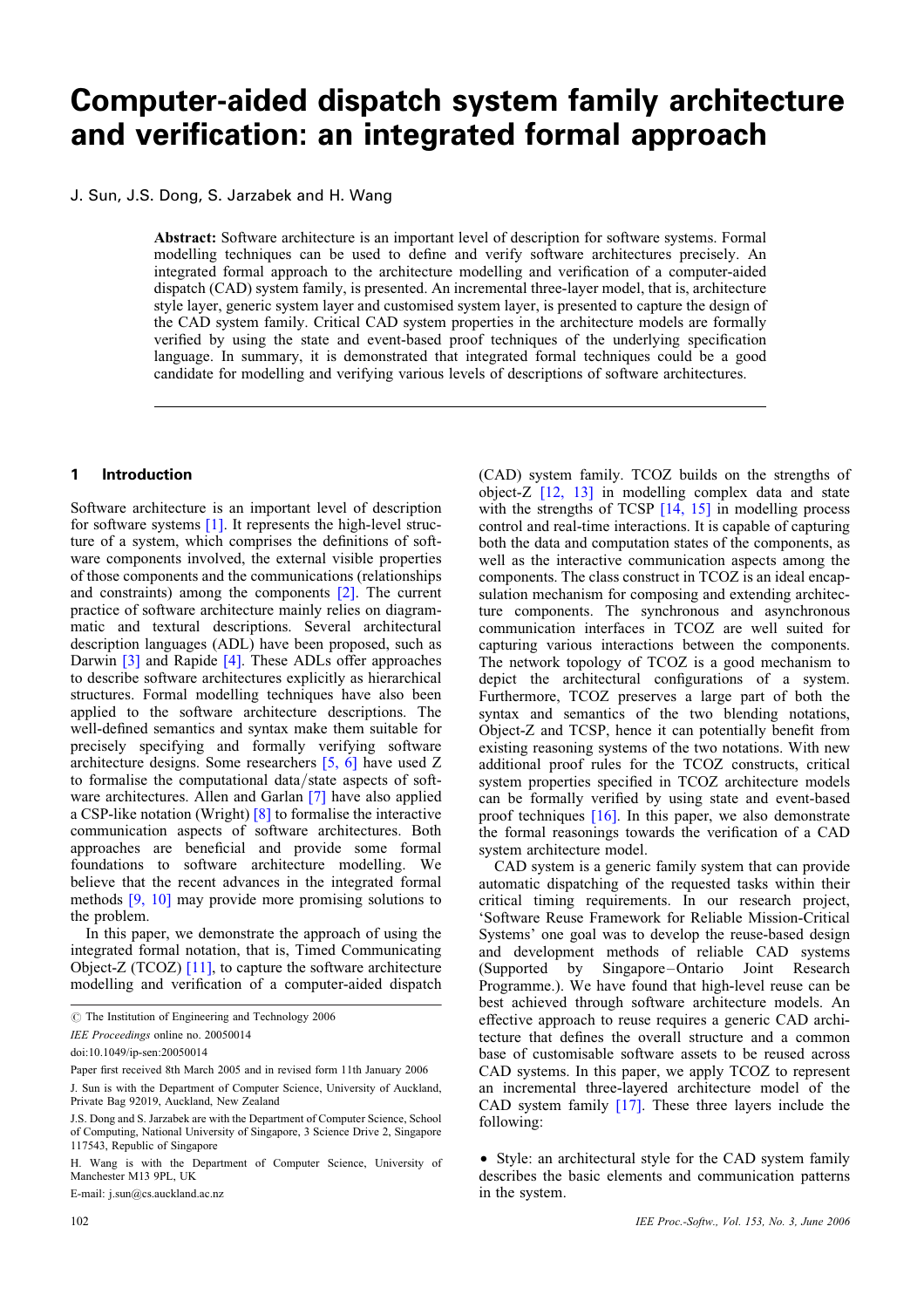• Generalisation: a generic CAD system architecture model is built as a refinement of the style model and specifies a complete architecture description of the system. Critical system properties of the generic layer can be formulated and proved from the architecture specifications.

† Customisation: several specific CAD system architecture models can be derived from the generic model.

The main benefits of having a three-layered approach are reusability, separation of concerns and reliability [18]. The upper layers describe the common patterns among the family systems, that is, generic patterns of components and their interactions, so that high-level relationships among the components could be understood. The lower layers refine the specific requirements within the new domain, that is, specific topology of components and communications, so that new systems can be built as variations and extensions on the existing models. This allows us to describe a system architecture as a collection of reusable architectural elements and their communications. Formal specifications of architecture models permit us to reason about important properties at each desired level, which further leads to reliable system implementations based on the architecture designs.

## 2 TCOZ features

TCOZ [11] is an integration and extension of the Object-Z [12, 13] and the TCSP [15] formal modelling notations, for the most part preserving them as proper sub-languages of the blended notation. The essence of this blending is the identification of Object-Z operation specification schemas with terminating CSP processes. Thus operation schemas and CSP processes occupy the same syntactic and semantic category. The primary specification structuring device in TCOZ is the Object-Z class mechanism. In this section, we briefly consider some architecture description aspects of the TCOZ language. A detailed introduction to TCOZ and its TCSP/Object-Z features can be found elsewhere [11]. The formal semantics of TCOZ is also documented in the work of Mahony and Dong [19].

#### 2.1 Channels, sensors and actuators

CSP channels are given an independent, first class role in TCOZ. In order to support the role of CSP channels, the state schema convention is extended to allow the declaration of communication channels. If  $c$  is to be used as a communication channel by any of the operations of a class, then it must be declared in the state schema to be of type Chan. Channels are type heterogeneous and may carry communications of any type. Contrary to the conventions adopted for internal state attributes, channels are viewed as shared (global) rather than as encapsulated entities. This is an essential consequence of their role as communication interfaces between objects. The introduction of channels to TCOZ reduces the need to reference other classes in class definitions, thereby enhancing the modularity of system specifications.

Complementary to the synchronising CSP channel mechanism, TCOZ also adopts a non-synchronising shared variable mechanism. A declaration of the form  $s: X$ sensor provides a channel-like interface for using the shared variable  $s$  as an input. A declaration of the form  $s$ : X actuator provides a local-variable-like interface for

using the shared variable s as an output. Sensors and actuators may appear either at the system boundary (usually describing how global analogue quantities are sampled from, or generated by the digital subsystem) or else within the system (providing a convenient mechanism for describing local communications that do not require synchronisation). The shift from closed to open systems necessitates close attention to issues of control, an area that both Z and CSP are weak [20]. We believe that TCOZ with the actuator and sensor can be a good candidate for specifying open control systems. Mahony and Dong [21] presented a detailed discussion on TCOZ sensor and actuators.

# 2.2 Network topologies

The syntactic structure of the CSP synchronisation operator is more suitable in the case of pipeline-like communication topologies. When expressing more complex communication topologies, it generally results in unacceptably complicated expressions. In TCOZ, a graph-based approach is adopted to represent the network topology [11]. For example, consider that processes  $A$  and  $B$  communicate privately through the interface ab, processes A and C communicate privately through the interface ac and processes  $B$  and  $C$  communicate privately through the interface bc. This network topology of  $A$ ,  $B$  and  $C$  may be described by

$$
\| (A \xleftrightarrow{ab} B; B \xleftrightarrow{bc} C; C \xleftrightarrow{ca} A)
$$

Other forms of lax usage allow network connections with common nodes to be run together, for example

$$
\left\| (A \xleftrightarrow{ab} B \xleftrightarrow{bc} C \xleftrightarrow{ca} A) \right\|
$$

and multiple channels above the arrow, for example if processes  $D$  and  $F$  communicate privately through the channel/sensor-actuator  $df_1$  and  $df_2$ , then

$$
\bigg\| (D \stackrel{df_1, df_2}{\longleftrightarrow} F)
$$

# 2.3 TCOZ inference rules

TCOZ preserves a large part of both the syntax and semantics of Object-Z and TCSP, hence can potentially benefit from existing reasoning systems of the individual notations. With new additional inference rules for the TCOZ constructs, a proof system for TCOZ [16] can be established to reason about both state and event properties of a TCOZ specification.

2.3.1 State-oriented reasoning: TCOZ extends Object-Z state aspects in two ways. First, the state schema convention is extended to allow the declaration of object communication interfaces that is, channels, sensors and actuators. The second extension is that as well as operations (terminating processes), non-terminating processes named MAIN are introduced to represent the behaviour of active classes. On the basis of Smith's  $[22]$  extended W logic of Object-Z, additional inference rules can be introduced for the reasoning of the new TCOZ state constructs such as MAIN, chan, sensor and actuator  $[16]$ . For example, TCOZ channel-state reasoning rule can be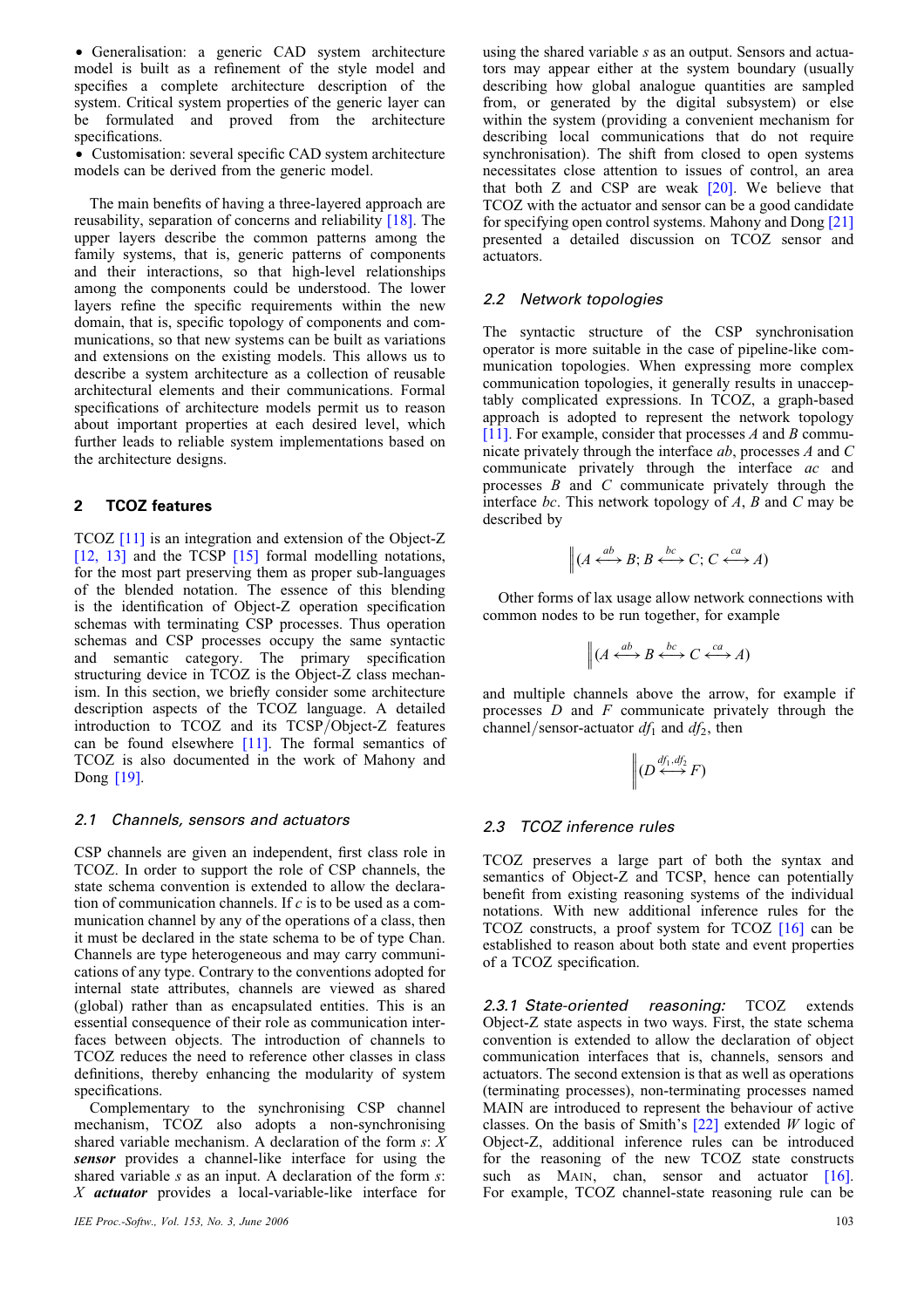defined as follows:

| $\lfloor c : \textbf{chan}\rfloor$ | $c:$ chan         | a:A                               |
|------------------------------------|-------------------|-----------------------------------|
| $\cdots$                           | $\cdots$          | b:B                               |
| $MAIN \cong clx$                   | $MAIN \cong  c?x$ | $\cdots$                          |
|                                    |                   | $MAIN \cong  a \xrightarrow{c} b$ |

 $A[t_1, ..., t_n] :: STATE \vdash c \in \textbf{chan} \land \textit{MAIN} \vdash c!x \in X$  $B[t_1, ..., t_n] :: STATE \vdash c \in \text{chan}$  $AB[t_1, ..., t_n] :: STATE \vdash c \in \text{chan}$ <br> $AB[t_1, ..., t_n] :: STATE \vdash a \in A \land b \in B \land MAIN \vdash a \stackrel{c}{\dashleftarrow} b$  [q]  $B[t_1, ..., t_n] :: MAIN \vdash c?x \in X$ 

The above defines that if classes  $A$  and  $B$  are communicating through channel  $c$ , synchronisation will be enforced on the input and outputs, that is, outputs from A through  $c$  will lead to the same typed inputs to  $B$ . The proviso q defines the substitution in the form of  $q \equiv b = (|X_1 \rightarrow t_1, \ldots, X_n \rightarrow t_n|).$ 

2.3.2 Event-oriented reasoning: The approach taken in the TCOZ notation is to identify operations as terminating CSP processes and to model active objects as nonterminating CSP processes. With operations given the same semantics as processes, TCSP [15] primitives are adopted in the class constructs with satisfaction of the timed failure model that is restricted to the class constructs. Furthermore, the combination of simple operations with CSP operators makes it possible to represent true multithreaded computation at the operation level. Therefore the satisfaction properties in a TCOZ specification, which regard to TCSP properties are extended to be restricted inside the local environment of a class context as follows.

$$
A :: Q \text{ sat } S(s, \aleph) \Longleftrightarrow A :: \forall (s, \aleph) \in \mathcal{TF}[[Q]] \bullet S(s, \aleph)
$$

It states that in a local class context, a process  $O$  meets a specification  $S(s, \aleph)$  if S holds for every timed failure  $(s, \aleph)$ associated with  $Q$ . On the basis of the Davies/Schneider's proof system for TCSP [15], additional inference rules can be defined for the new TCOZ communication constructs such as DEADLINE, WAITUNTIL and Network Topology [16]. For example, TCOZ DEADLINE reasoning rule can be presented as follows.

$$
A :: Q \text{ sat } S(s, \aleph)
$$

$$
A :: Q \bullet \text{DeADLINE } d \text{ sat } (end(s) \leq d \land \checkmark \in \sigma(s) \land S(s, \aleph \upharpoonright d))
$$
  

$$
\lor (end(s) > d \land S(\langle \rangle, (d, \infty) \times \Sigma^{\checkmark}))
$$

The above states that the DEADLINE process behaviours are the same as the original process  $Q$ , but is constrained to terminate no later than  $d$ . If it fails to terminate by time d, it deadlocks. In this subsection, we briefly introduce the proof system of TCOZ. For a detailed view of TCOZ inference rules, please refer to the TCOZ reasoning paper [16].

#### 3 CAD system family and architecture style

#### 3.1 Overview of CAD system family

CAD systems represent a family system that can provide automatic dispatching of the requested tasks according to their critical timing constraints. CAD systems are used by the Police, Fire & Rescue, Health Service and in many other contexts. Fig. 1 depicts a basic operational scenario as well as the roles and elements of a CAD system for the



Fig. 1 Operational scenario in CAD system for Police

Police. An Operator receives information about an incident and informs a task Dispatcher. The Dispatcher examines the 'Situation Display' that shows a map of the area where the incident happened. Then, the Dispatcher assigns a task of handling the incident to a Police Unit, for example, a Police Car that is closest to the place of incident. The Police Unit approaches the place of incident and handles the problem. The information about current and past incidents is stored in the database.

At the basic operational level, CAD systems for Fire & Rescue or Health Services are similar to CAD for Police – basically, all these systems support the dispatch of units to incidents. However, there are also differences across those CAD systems. The specific context of the operation (such as Police or Fire & Rescue) results in many variations on the basic operational scheme. For example, CAD systems differ in rules of how resources are assigned to tasks, monitoring, reporting and timing requirements, specific information to be stored in a database, system component deployment strategies, reliability and availability requirements and so on. If we ignore commonalities, each CAD system must be developed from scratch and maintained as a separate product – an expensive and inefficient solution. However, a reuse-based approach may radically cut development and maintenance cost. An effective approach to reuse requires a generic CAD architecture that defines the overall structure and a common base of customisable software assets to be reused across the CAD systems. CAD systems mentioned above form an important Product Line developed by our industrial partner Singapore Engineering Software Pte Ltd. However, we can further extend the domain analysis [23] and view CAD systems as instances of a general task-resource allocation problem. Then we can observe a similar pattern in the CAD systems mentioned above and the Teleservice and Remote Medical Care System (TRMCS) [24] that supports transition patients from hospital care to home care. In fact, in our examples of illustrating CAD architecture specifications, we shall show how a CAD system for TRMCS can be derived from a common generic CAD architecture model.

#### 3.2 CAD system components and connectors

In architectural descriptions, the three basic elements are components, connectors and configuration (structure) of the system [5]. An architectural style defines the properties that are shared by a family of systems. A style concentrates on the commonalities of communication interfaces, interaction mechanisms and architectural configurations of a family of systems but ignores the details of component functionalities and communications.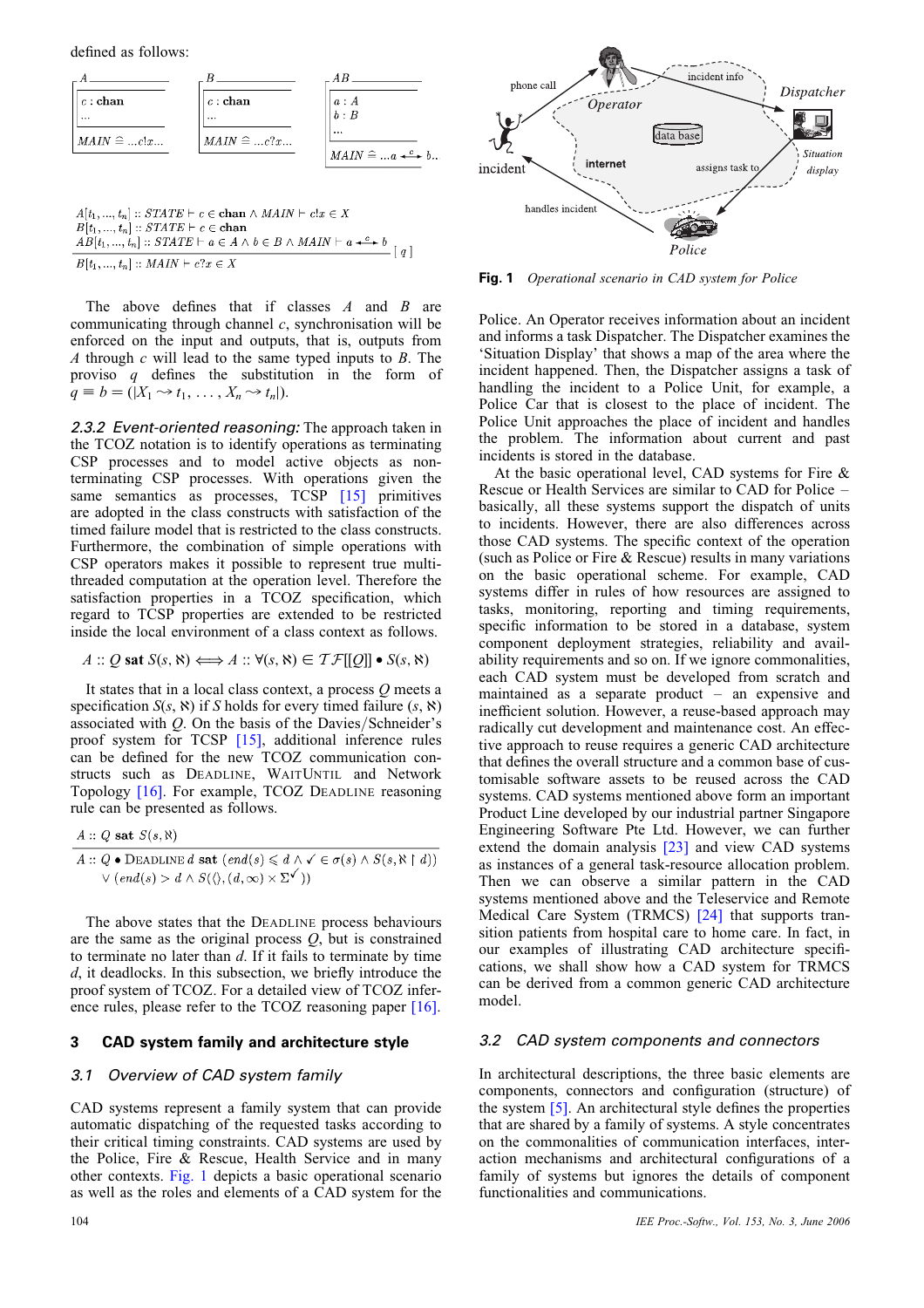We have encountered many CAD systems in our project, 'Software Reuse Framework for Reliable Mission-Critical Systems'. From a high-level architectural view, the core components and communication of these CAD systems are listed as follows:

• Report unit: A group of reporting units serve as information collectors for the central control unit.

• Control unit: A central control unit manages and dispatches the tasks of the system. This unit makes crucial decisions and assigns tasks to executable resources for engagement against the emergencies. The central controller communicates with all other main units of the system.

† Execute unit: A group of executing units execute the tasks assigned by the control unit. All of them communicate directly with the central control unit while working independently from each other.

• Auxiliary unit: A group of auxiliary units assist the central control unit or other main units by taking some less important tasks such as collecting and storing auxiliary information.

• CAD system style: A system level configuration acts as a collection of related units that perform the desired functionalities. An UML class representation of the components is depicted in Fig. 2.

As pointed out by Garlan and Perry [25], components are the primary elements for computation in an architecture description. Each component has an interface specification that defines its properties, which include the signature and functionality of its resources together with global relation, performance properties and so on [26]. TCOZ views components in terms of internal computations and interactions with the rest of the system. The internal computations are context-independent, encapsulated behaviours of the components, whereas the context-setting interaction patterns are accomplished by the communication interfaces.

Connector plays a very important role in describing the communication patterns between the interactive components in an architecture description [27]. In our approach, we use implicit connectors to model and encapsulate the corresponding communication patterns inside a component. TCOZ provides a fixed set of connector types to describe component interactions, that is, chans for handling synchronous communication and sensor/actuators for handling asynchronous communication. At the configuration level, system components are attached (connected) together through the TCOZ Network Topology construct, which establishes the overall architecture structure. We can formally specify the above components and style in TCOZ as follows.

 $[ReportInfo]$  $[AuxInfo]$  $Task$ 

Emergency report type Auxiliary information type Task type

 $.$   $ReportUnit[X]$ .

 $listenport:$ chan  $report:$ chan  $synauxport : **chan**$  $asynauxport : X$  sensor

 $\text{MAN} \mathrel{\widehat{=}} \mu \mathrel{R} \bullet [r : ReportInfo; \textit{ a :} \textit{AuxInfo}, t : \textit{Task}] \bullet \\$  $\emph{listenport?} (self, r) \rightarrow (synauxport? (self, a) \rightarrow \emph{SkIP} \; \Box$ asynauxport?(self, a)  $\rightarrow$  SKIP); reportport!t  $\rightarrow$  SKIP; R



Fig. 2 CAD system style components

Note that in the architecture style level the focus is on the identification of the commonalities of components and their communication interfaces. As from the above, the interaction (communication) behaviour of the ReportUnit is captured by the implicit connectors and the non-terminating process Main in the active object  $[28]$  (The  $\mu$  operator indicates a recursive definition of a non-terminating process.). The ReportUnit collects the device information from the synchronous input channel listenport (e.g. phones, monitors, alarms etc. for reporting the incidents) and some additional information from both auxiliary synchronous input channel synauxport and asynchronous input sensor asynauxport (e.g. locations, time, etc. determined from the reports); generates reporting information and pass it through the synchronous output channel reportport to the Control Unit for the purpose of dispatch.

 $ControlUnit$ .

| reportport : chan<br>$dispatchport:$ <b>chan</b>                                                                                                                                   |  |
|------------------------------------------------------------------------------------------------------------------------------------------------------------------------------------|--|
| MAIN $\widehat{=}\mu C \bullet (([t : Task] \bullet reportport? t \rightarrow SkIP) \square$<br>$([t : Task, e : ExecutiveUnit] \bullet dispatchport!(e, t) \rightarrow SkIP)); C$ |  |

The above describes the basic communication pattern related to the ControlUnit component. The ControlUnit receives the reporting information from the synchronous input channel reportport; generates proper tasks and dispatches them through the synchronous output channel dispatchport to the ExecuteUnit for the purpose of execution.

| $dispatchport:$ <b>chan</b>                                                                   |  |
|-----------------------------------------------------------------------------------------------|--|
| MAIN $\widehat{=}\mu E \bullet [t : Task] \bullet dispatchport?(self, t) \rightarrow SkIP; E$ |  |

The ExecuteUnit receives the dispatched task information from the synchronous input channel dispatchport and performs the actual task execution.

 $Auxiliary Unit[X]$ 

 $synauxport:$ chan  $asynauxport : X$  actuator

MAIN  $\widehat{=}\mu A \bullet [a : \text{AutInfo}, r : \text{ReportUnit}] \bullet ((\text{synauxport}! (r, a))$  $\rightarrow$  SKIP)  $\Box$  (asynauxport! $(r, a) \rightarrow$  SKIP)); A

The AuxiliaryUnit provides the addition information to other components through the synchronous output channel synauxport and asynchronous output actuator asynauxport. Note that the communications in the AuxUnit may be synchronous or asynchronous, so we give two options in the style.

Each component has its own implicit connectors for communication with the rest of the system. The details of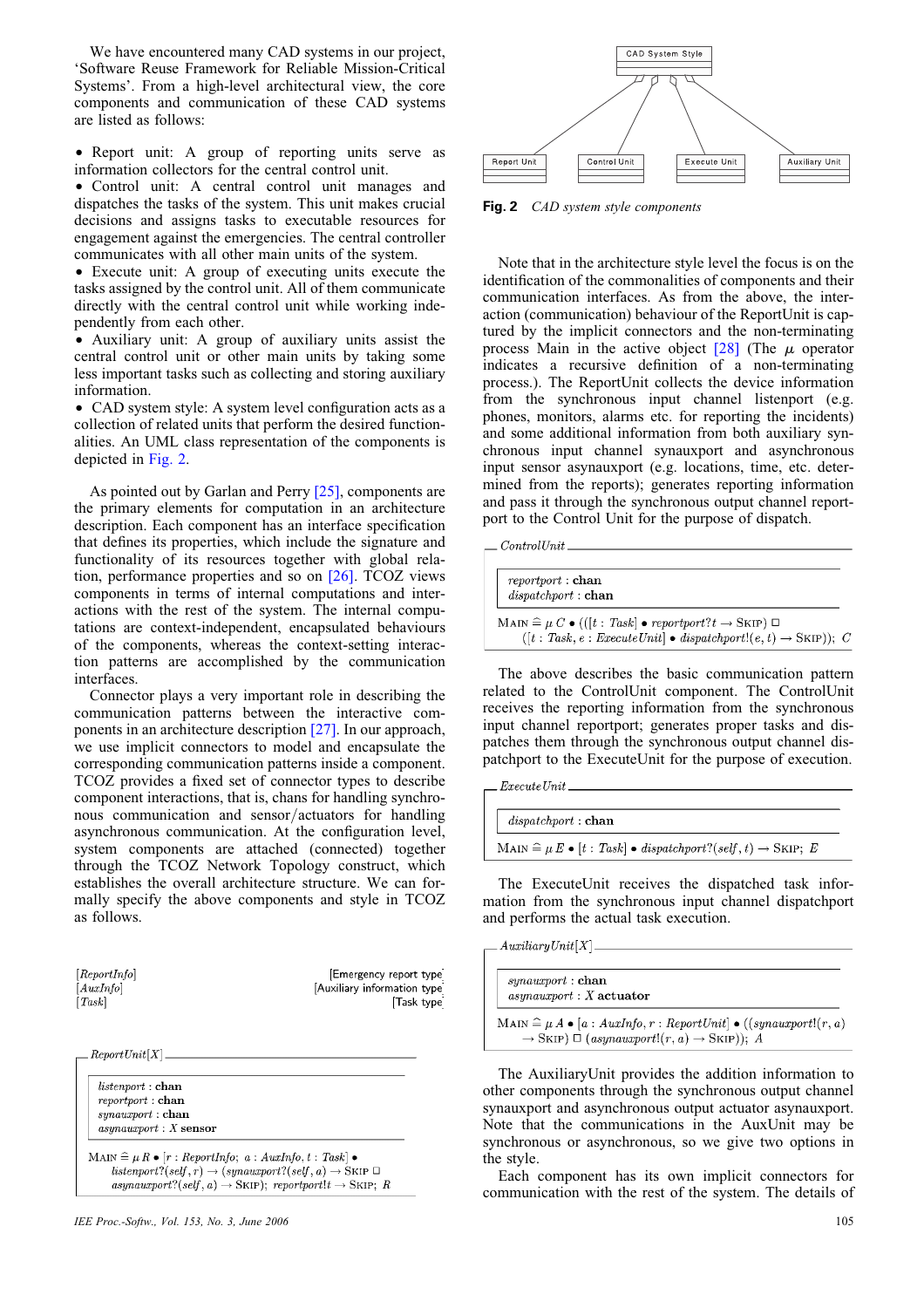encapsulated behaviours of the components are deliberately suppressed here in the architectural style, as each component of the same type may have different computation behaviours. In the MAIN operation of each component, we only define the communication patterns.

# 3.3 CAD system configuration and style

A configuration is a collection of interacting component instances and their attachments in the system. The instances of components are distinguished from the component types. An architectural style defines the common properties of a family of systems, which are shared by any configuration in the style. In our TCOZ approach, configurations are specified by the Network Topology construct in a system component and act as explicit attachments of the interactive components that contain matching implicit connectors in the communication.



In the example above, all components comprise a CAD system style. The Network Topology construct in the MAIN operation clearly identifies the interactions among the various components in the system, where the lines connecting the components indicate the interactive communication relationships between the components and the labels on the lines correspond to the implicit connectors (communication interfaces) used. For example, the auxiliary units communicate with the report units through the synauxport channel and asynauxport sensor/actuator; the report units communicate with the control unit through the reportport channel; the control unit communicates with the execution unit through the dispatchport channel. These object interactions through the communication interfaces can also be visualised using the UML diagram as in Fig. 3 (UML collaboration diagrams are used to give a better and visual understanding of the communication patterns specified by the TCOZ network topology in the formal models.).



#### 4 Generic architecture for CAD system family

In this section, we present a CAD system generic architecture specified in TCOZ, which extends the architectural style presented in the previous section. Unlike the style, a generic model defines crucial computation and communication details of the components in the CAD system family. On the basis of the ReportUnit, ControlUnit and ExecuteUnit in the architectural style, we further refine a generic CAD system into three main types of components:

† The emergency report receivers: obtain emergency information, create detailed tasks and send the tasks to the central dispatcher. This component extends the ReportUnit from the CAD style.

• The central dispatcher: stores, updates and dispatches tasks to related task executers according to the business logic, such as timing constraints. This component extends the ControlUnit from the CAD style.

• The task executers: execute the tasks that are dispatched to them. The role of executers may vary in different CAD systems, such as Police offices in Police system, hospitals in medical system and so on. This component extends the ExecuteUnit from the CAD style.

The hierarchical structure can be illustrated in Fig. 4. Note that the Clock and Log are two auxiliary components extended from the AuxiliaryUnit in the style model. They offer time information and logging of important system actions, respectively.

The subscriber's roles (potential users of specific CAD systems) also vary in different systems, from patients in the medical system to case locations in the Police system. As most CAD systems are time-critical, we make the timing requirement an important feature in our generic model. Furthermore, some type variants and common functions were introduced for the purpose of easy customisation into specific CAD systems. The computation behaviours of components are self-encapsulated and the implicit connectors are specified inside corresponding components. As mentioned previously, a system can be viewed as any one of its components interacting with the rest of the system through the Network Topology attachments. Therefore it is natural for us to study the overall system by analysing the components individually first.



Fig. 3 CAD system style communication Fig. 4 Overall structure of a generic CAD system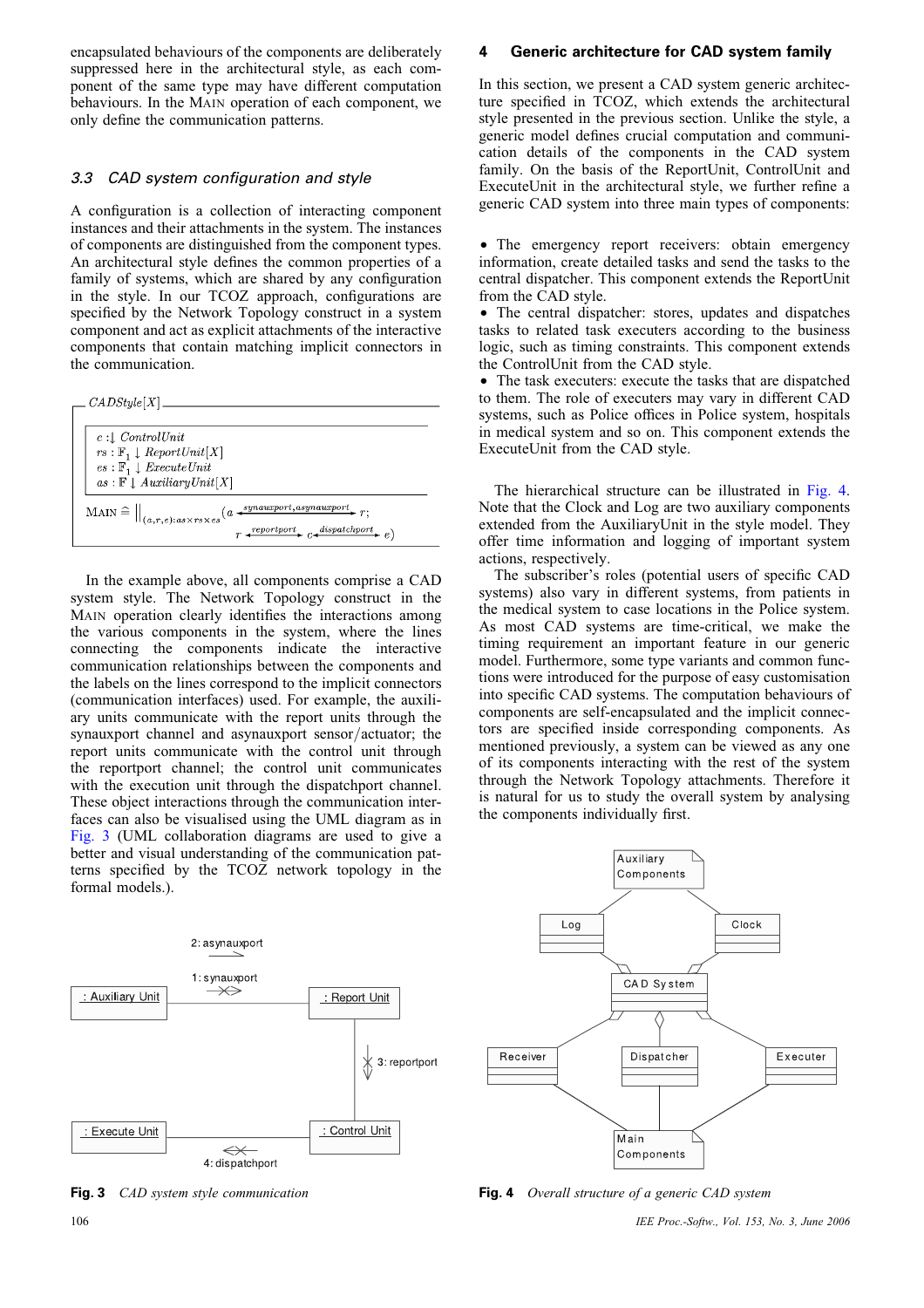#### 4.1 Clock

In order to record the system information at each particular time, a calendar clock is constructed as follows.

Calendar-time type is defined as

$$
CalT == \mathbb{N} \text{ yr} \times \mathbb{N} \text{ mm} \times \mathbb{N} \text{ dy} \times \mathbb{N} \text{ hr} \times \mathbb{N} \text{ min} \times \mathbb{N} \text{ s}
$$

The clock stores the total elapsed seconds as some reference date, and the function

 $cal : \mathbb{N} \rightarrow \text{Cat}T$  $\ddotsc$ 

detail of function omitted

is used to convert the elapsed seconds to a calendar-time.

| $Auxiliary Unit[CalT] [time/asynauxport]$                                                           |
|-----------------------------------------------------------------------------------------------------|
|                                                                                                     |
| total : Ns                                                                                          |
|                                                                                                     |
| $Inc \_\_$<br>$\Delta (total, time)$                                                                |
|                                                                                                     |
| $total' = total + 1$ s $\wedge time = cal(total)$                                                   |
| MAIN $\widehat{=}\mu C \bullet (Inc \bullet \text{ DEADLINE 50ms}) \bullet \text{WAITUNTIL 1s; } C$ |
|                                                                                                     |

The Clock component extends the AuxiliaryUnit in the CAD style, where its asynchronous actuator asynauxport is renamed to time and generic type  $X$  is substituted by the calendar-time type CalT. Note that the time value increases every second and the display screen updates in less than 50 ms.

#### 4.2 System logs

Most CAD systems require strict persistent repository of data and history log. A generic active object of  $Log[X]$  is defined as follows, where  $X$  is the data-structure type of the records in the log.

| Log[X]                              | Auxiliary Unit[X][record/synauxport]                              |  |
|-------------------------------------|-------------------------------------------------------------------|--|
| $log :$ seq X                       |                                                                   |  |
| $Add$ <sub>_________</sub>          |                                                                   |  |
| $\Delta(log)$<br>$r^2 \cdot X$      |                                                                   |  |
| $log' = log \cap \langle x \rangle$ |                                                                   |  |
|                                     | MAIN $\widehat{=}\mu L \bullet [x:X] \bullet record?x \to Add; L$ |  |

The Log component extends the AuxiliaryUnit in the CAD style, where its synchronous channel synauxport is renamed to record. The system logs consist of two types of logs. One is for the incoming incident reports; and the other for the dispatched tasks. These can also be customised according to various requirements, respectively. The content in the log file is modelled as a variant of type  $X$ , which varies according to each particular system.

#### 4.3 Emergency receiving unit

The system receives emergency reports from its environment. When the receiving unit of the system receives an emergency report, it generates a Task from the reported information ReportInfo by the function GenTask and sends the task to the central dispatcher for processing.

GenTask : ReportInfo 
$$
\rightarrow
$$
 Task\n
$$
\begin{aligned}\n\text{[detail of function omitted]} \end{aligned}
$$

| Receiver                                                                          |
|-----------------------------------------------------------------------------------|
| $ReportUnit[CalT]   listen/Listener, record/synauxport,$                          |
| time/asynauxport, login/report]                                                   |
| $WriteLog \triangleq [t : CalT; r_i : ReportInfo] \bullet time? t \rightarrow$    |
| $record!(t, GenTask(r_i)) \rightarrow SkIP$                                       |
| MAIN $\widehat{=}\mu R \bullet [r_i : ReportInfo] \bullet listen?r_i \rightarrow$ |
| $(login!(GenTask(r_i)) \rightarrow WriteLog); R$                                  |

The Receiver component extends the ReportUnit in the CAD style, where its synchronous channel listenport is renamed to listen, synchronous channel synauxport is renamed to record, asynchronous sensor asynauxport is renamed to time, synchronous channel reportport is renamed to login and generic type  $X$  is substituted by the calendar-time type CalT. The behaviour of the Receiver is to collect the emergency information from the synchronous input channel listen (e.g. phones, monitors, alarms etc. for reporting the incidents); generate task information and pass it through the synchronous output channel login to the Dispatcher for the dispatch purpose, and at the same it records the login information into the system log by the WriteLog operation. While recording to log file, it obtains the time information from the asynchronous input sensor time and passes the log information through the synchronous output channel record for the repository purpose.

#### 4.4 Central dispatcher

All tasks will be stored and assigned through the Dispatcher. It is the central and crucial unit of the system, actively communicating with other components. Each incoming task has its own severe level, which means it has its own critical timing requirement for dispatching, for example, a Fire & Rescue CAD system requires a fire rescue unit to be sent to the location 5 min after the report of the incident. In a generic way, we define a function Task<sub>T</sub> to denote the latest timing constraint before passing a task to an executer.

$$
\begin{aligned} \underline{Task_T}: \textit{Task} \xrightarrow{} \mathbb{T} \\ \dots \end{aligned} \qquad \qquad \begin{aligned} [\textit{detail of function omitted}] \end{aligned}
$$

A generic function pt is defined to purge the timeout items from the original set into the second set corresponding to the time elapsed and update the time stamps accordingly.

| $=$ $ X =$                                                                                                                  |
|-----------------------------------------------------------------------------------------------------------------------------|
| $pt: (\mathbb{T} \times \mathbb{F}(X \times \mathbb{T})) \rightarrow (\mathbb{F}(X \times \mathbb{T}) \times \mathbb{F} X)$ |
|                                                                                                                             |
| $\forall t : \mathbb{T}; s : \mathbb{F}(X \times \mathbb{T}) \bullet pt(t, s) =$                                            |
| $(\{(e, t_o): s \mid t_o > t \bullet (e, t_o - t)\}, \{(e, t_o): s \mid t_o \leq t \bullet e\})$                            |

e.g. pt $(2s, \{(a, 1s), (b, 3s), (c, 7s)\}) = (\{b, 1s), (c, 5s)\}, \{a\})$ 

For example, the above means that after the elapsing of 2 s, the time stamp of b and c would become 1 and 5 s, respectively, and the time out item  $a$  is purged into the second set. The central Dispatcher component is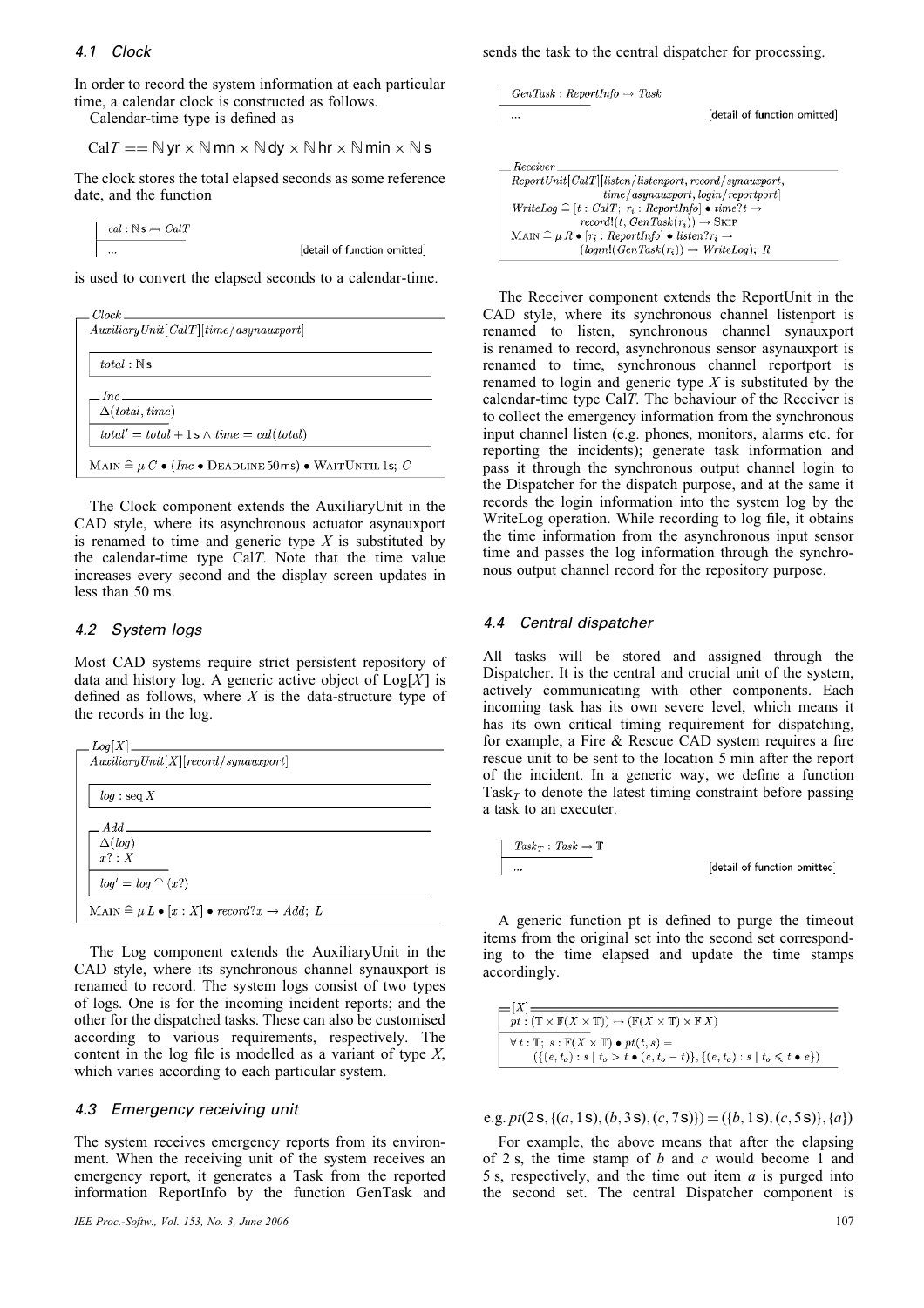#### defined as follows:

| $tasks : \mathbb{F}(Task \times \mathbb{T})$<br>$timeup : F$ Task<br>$tasks \neq \emptyset \Rightarrow 0 \leq t \leq min(\text{ran } tasks)$<br>$tasks = \varnothing$<br>Add<br>$\Delta ($ tasks)<br>$task' = \text{fst}(pt(t_i?, tasks)) \cup (task?, Task_T(task?))$<br>$timeup' = \text{snd}(\text{pt}(t_i?, \text{tasks}))$<br>$pt(t, tasks) = (tasks', timeup')$<br>$AddTask \cong [task : (Task - \text{dom} tasks); t_i : \mathbb{T}] \bullet login?task@t_i \rightarrow Add$ | $ex: \mathbb{F}$ , <i>Executer</i> |                                                                                                                         |
|--------------------------------------------------------------------------------------------------------------------------------------------------------------------------------------------------------------------------------------------------------------------------------------------------------------------------------------------------------------------------------------------------------------------------------------------------------------------------------------|------------------------------------|-------------------------------------------------------------------------------------------------------------------------|
|                                                                                                                                                                                                                                                                                                                                                                                                                                                                                      |                                    |                                                                                                                         |
|                                                                                                                                                                                                                                                                                                                                                                                                                                                                                      | Δ                                  |                                                                                                                         |
|                                                                                                                                                                                                                                                                                                                                                                                                                                                                                      | $t:\mathbb{T}$                     |                                                                                                                         |
|                                                                                                                                                                                                                                                                                                                                                                                                                                                                                      |                                    |                                                                                                                         |
|                                                                                                                                                                                                                                                                                                                                                                                                                                                                                      |                                    |                                                                                                                         |
|                                                                                                                                                                                                                                                                                                                                                                                                                                                                                      |                                    |                                                                                                                         |
|                                                                                                                                                                                                                                                                                                                                                                                                                                                                                      | INIT_                              |                                                                                                                         |
|                                                                                                                                                                                                                                                                                                                                                                                                                                                                                      |                                    |                                                                                                                         |
|                                                                                                                                                                                                                                                                                                                                                                                                                                                                                      |                                    |                                                                                                                         |
|                                                                                                                                                                                                                                                                                                                                                                                                                                                                                      |                                    |                                                                                                                         |
|                                                                                                                                                                                                                                                                                                                                                                                                                                                                                      | task? : Task                       |                                                                                                                         |
|                                                                                                                                                                                                                                                                                                                                                                                                                                                                                      | $t_i$ ? : $\mathbb T$              |                                                                                                                         |
|                                                                                                                                                                                                                                                                                                                                                                                                                                                                                      |                                    |                                                                                                                         |
|                                                                                                                                                                                                                                                                                                                                                                                                                                                                                      |                                    |                                                                                                                         |
|                                                                                                                                                                                                                                                                                                                                                                                                                                                                                      |                                    |                                                                                                                         |
|                                                                                                                                                                                                                                                                                                                                                                                                                                                                                      | Purge.                             |                                                                                                                         |
|                                                                                                                                                                                                                                                                                                                                                                                                                                                                                      | $\Delta (tasks)$                   |                                                                                                                         |
|                                                                                                                                                                                                                                                                                                                                                                                                                                                                                      |                                    |                                                                                                                         |
|                                                                                                                                                                                                                                                                                                                                                                                                                                                                                      |                                    |                                                                                                                         |
|                                                                                                                                                                                                                                                                                                                                                                                                                                                                                      |                                    | $Dispatch \cong [f: timeup \rightarrow ex] \bullet    _{(task,e):f} \text{~dispatch!}(e, task) \rightarrow \text{SKIP}$ |
| $\text{MAIN} \widehat{=} \mu D \bullet ([tasks = \varnothing] \bullet AddTask \ \Box$                                                                                                                                                                                                                                                                                                                                                                                                |                                    |                                                                                                                         |

 $[tasks \neq \emptyset] \bullet (AddTask \triangleright \{t\} (Purge; Dispatch))); D$ 

The Dispatcher component extends the ControlUnit in the CAD style, where its synchronous channel reportport is renamed to login and synchronous channel dispatchport is renamed to dispatch. The behaviour of the Dispatcher is to receive the task-login information from the synchronous input channel login and dispatch the tasks according to their critical timing requirements through the synchronous output channel dispatch to the execute units for the purpose of execution.

The secondary attribute  $t$  records the time value that is less than or equal to the minimum time stamp in the task set. This constraint is captured by the class invariant, which must be preserved by all operations. Attribute timeup stores all the timeout tasks after each purge operation. The behaviour of the MAIN process of the dispatcher is basically either adding or dispatching tasks. If the task set is empty, only adding is performed; whereas for the non-empty task set, both adding and dispatching are enabled. A Purge process is placed when element(s) of task is timed out. A Dispatch operation is defined (in a flexible way, i.e. any function  $f$ ) to assign every timeout task to an execution unit in parallel.

Note that the TCSP expression in this general form  $a@t \rightarrow P(t)$  is a process primitive, where a denotes the event initially enabled by the process and  $t$  denotes the timing relative to the occurrence of event  $a$ . The expression  $(a \rightarrow P)$  $\triangleright$ {t}Q describes the timed interrupt primitive, where the process will try to perform  $a \rightarrow P$  and would pass control to  $Q$  if the event  $a$  has not occurred by time t. According to this semantic, when tasks  $\neq \emptyset$ , if the operation AddTask (when  $t_i < t$ ) is performed, right after the operation, timeup  $= \emptyset$  must hold because of the definition of the function pt and class invariant  $0 \le t \le \text{min}$ ran tasks (simplified when tasks  $\neq \emptyset$ ). This is the reason for designing MAIN with Dispatch operation only after Purge, which means that the dispatch will happen exactly at the corresponding timing requirement of each task. It is reasonable to assume that the time durations  $t_a$ ,  $t_d$  and  $t_p$ of the operations AddTask, Dispatch and Purge are far less than t or  $t_i$  (as  $t_a$ ,  $t_d$ ,  $t_p \ll t$ ,  $t_i$ ). For instance, t could be in the scale of seconds and  $t_a$  might be in microseconds.

#### 4.5 Executers

Tasks are dispatched to the executers for execution by the central dispatcher. A dispatch log file keep the records of all dispatched tasks. The task Executer component is defined as follows.

| $\_Executor$                                                                                                                                       |  |  |
|----------------------------------------------------------------------------------------------------------------------------------------------------|--|--|
| Execute Unit[dispatch/dispatchport]                                                                                                                |  |  |
| $\begin{array}{l} time: \mathit{CalT} \ \textbf{sensor} \\ record: \ \textbf{chan} \end{array}$                                                    |  |  |
| $WriteLog \cong [t : CalT; task : Task   \bullet time? t \rightarrow$<br>$record!(t, task, self) \rightarrow SkIP$                                 |  |  |
| $\text{Driven} \cong [task : Task] \bullet \text{ dispatch}?(self, task) \rightarrow \text{WriteLog}$<br>MAIN $\widehat{=}\mu E \bullet Driven; E$ |  |  |
|                                                                                                                                                    |  |  |

The Executer component extends the ExecuteUnit in the CAD style, where its synchronous channel dispatchport is renamed to dispatch. The behaviour of the Executer is to receive the dispatched task from the synchronous input channel dispatch; execute it and record the dispatched information into the system log by the WriteLog operation. While recording to log file, it obtains the time information from the asynchronous input sensor time and passes the log information through the synchronous output channel record for the repository purpose.

#### 4.6 Generic system architecture configuration

The overall system configuration is a composition of all components that communicate with each other. We organise the interactive relationships through the TCOZ network topologies. This system component CADSystem plays the role of explicitly connecting the implicit connectors inside each corresponding components to establish the configuration topology of the overall architecture structure.

| CADStyle[CalT][d/c]                                                                                                          |
|------------------------------------------------------------------------------------------------------------------------------|
| clock: Clock                                                                                                                 |
| $inlog: Log[CalT \times Task]$                                                                                               |
| dispatchlog : $Log[CalT \times Task \times Executor]$                                                                        |
| $d \in Dispatcher \wedge d.ex = es$                                                                                          |
| $\forall r : rs \bullet r \in Receiver$                                                                                      |
| $\forall e : es \bullet e \in Executor$                                                                                      |
| ${clock, inlog, dispatchlog} \subseteq as$                                                                                   |
| MAIN $\widehat{=} \big\ _{(r,e):rs\times es} (r \stackrel{login}{\longrightarrow} d \stackrel{dispatch}{\longrightarrow} e;$ |
| $inlog \xrightarrow{record} r\xrightarrow{time} clock \xrightarrow{time} e\xrightarrow{record} dispatchlog$                  |

The CADSystem component extends the CADStyle component in the CAD style, where its ControlUnit object c is renamed to the Dispatcher object  $d$  and generic type  $X$ is substituted by the calendar-time type CalT. New instances of auxiliary components such as clock, inlog and dispatchlog are introduced to the system together with the constraints upon them. From a communication point of view, the CADSystem specifies that the receiver communicates with the dispatcher through the login channel; the dispatcher communicates with the executer through the dispatch channel; the receiver communicates with the clock through the time sensor/actuator; the receiver communicates with the input log file through the record channel; the executer communicates with the clock through the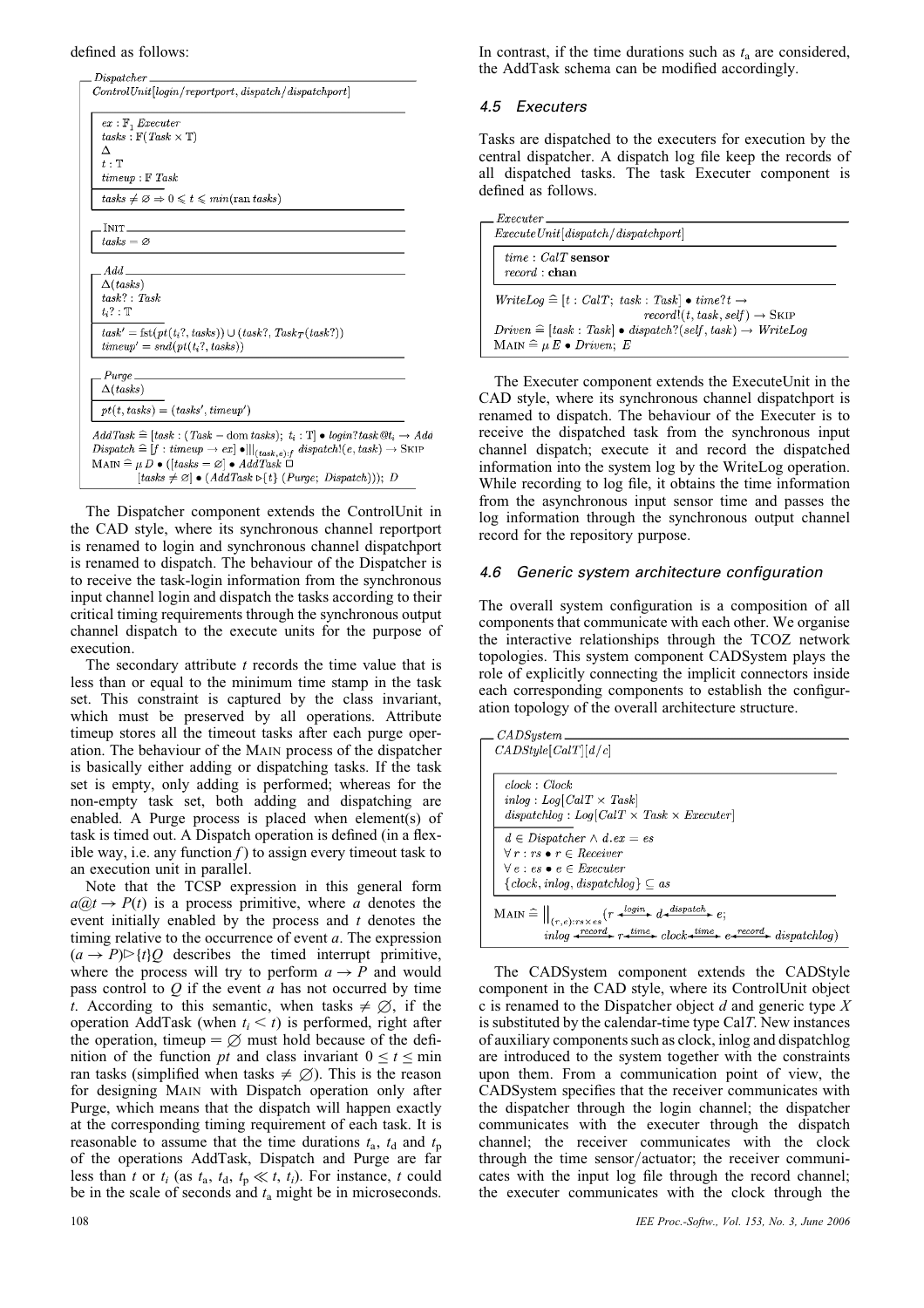time sensor/actuator; the executer communicates with the dispatch log file through the record channel. Similarly, we could also use UML collaboration diagram to visualises the configuration of the system defined in the formal model as in Fig. 5.

#### 5 CAD system architecture verification

From a safety critical perspective, the key point of the CAD system architecture is to provide guaranteed time critical service to all the valid tasks. This critical property can be formally interpreted from the above TCOZ model as

#### Theorem:

*CADSystem* :: 
$$
\forall
$$
*task*<sub>o</sub> : *Task*; *ct*<sub>1</sub> : *CalT* •  
\n(*ct*<sub>1</sub>, *task*<sub>o</sub>) ∈ ran *inlog.log* ⇒  $\exists$ *ct*<sub>2</sub> : *CalT*; *e* : *es*; •  
\n(*ct*<sub>2</sub>, *task*<sub>o</sub>, *e*) ∈ ran *dispatchlog.log*  
\n∧ (*cal*<sup>∼</sup>(*ct*<sub>2</sub>) – *cal*<sup>∼</sup>(*ct*<sub>1</sub>)) = *Task*<sub>T</sub>(*task*<sub>o</sub>) [P]

The theorem simply states that any task which logged into the system will be dispatched at its critical time requirement. In order to prove the validity of the Theorem P, the first thing is to show that the Clock component in the system correctly models the behaviour of a physical timing device – the global clock. This property can be interpreted into the following timed failure specification.

Lemma:

$$
L_0(s, \aleph) = \text{Clock} :: \forall \text{total} : \mathbb{N} \text{ s}; t_0, t_1 : \mathbb{T} \bullet
$$
  

$$
\text{time:} \text{cal}(\text{total}) \text{ live}[t_0, t_1) \Longrightarrow (t_1 - t_0 = 1 \text{ s})
$$

Note that the live expression is a specification macro for the TCOZ actuator construct defined as follows

$$
a \text{ live}[t_1, t_2) = \forall t \in [t_1, t_2) \bullet a \text{ at } t \land \forall t_i : \mathbb{T} \bullet
$$
\n
$$
(t_i < t_1 \Longrightarrow \neg(a \text{ at } t_i) \land t_i \ge t_2
$$
\n
$$
\Longrightarrow \neg(a \text{ at } t_i))
$$

This macro simply expresses that the event  $a$  is continuously recorded in the trace as having occurred at every point on a maximal interval  $I$ , where  $I$  is in the form of  $[t_1, t_2)$ .

Proof: Base case: The specification is trivially satisfied by STOP. Assuming the C sat  $L_0(s, \aleph)$ , it is sufficient to show that

(Inc • Deadline 50 ms) • WaitUntil 1  $\mathbf{s}_9^{\mathrm{o}}C$  sat  $L_0(s, \aleph)$ 





Let

$$
L_1(s, \aleph) = \text{Clock} :: \forall \text{ total} : \mathbb{N} \text{ s}; t_0, t_1 : \mathbb{T} \bullet
$$
\n
$$
\text{time:} \text{cal}(total) \text{ live } [t_0, t_1) \Longrightarrow (t_1 - t_0 \in [0, \infty))
$$
\n
$$
L_2(s, \aleph) = \text{Clock} :: \forall \text{ total} : \mathbb{N} \text{ s}; t_0, t_1 : \mathbb{T} \bullet
$$
\n
$$
\text{time:} \text{cal}(total) \text{ live } [t_0, t_1)
$$
\n
$$
\Longrightarrow (t_1 - t_0 \in [0, 50 \text{ ms}))
$$

The proof of  $[L_0]$  can be constructed as follows

| $Clock :: Inc$ sat $L_1(s, \aleph)$                                                                                                                                                                                                                                                                                 | $\mid$ Deadline $\mid$           |
|---------------------------------------------------------------------------------------------------------------------------------------------------------------------------------------------------------------------------------------------------------------------------------------------------------------------|----------------------------------|
| $Clock :: Inc \bullet \text{ DEADLINE} 50 \text{ ms} \text{ sat } (end(s) \leqslant 50 \text{ ms } \wedge$<br>$\checkmark$ $\in \sigma(s) \wedge L_1(s, \aleph \upharpoonright 50 \,\text{ms})) \vee (end(s)$<br>$> 50 \text{ ms} \wedge L_1(\langle \rangle, (50 \text{ ms}, \infty) \times \Sigma^{\checkmark} )$ | $\lceil \textit{Weather} \rceil$ |
| $Clock :: Inc \bullet \text{ DEADLINE} 50 \text{ ms} \text{ sat } L_2(s, \aleph)$                                                                                                                                                                                                                                   | $\mid WaitUntil \mid$            |
| $Clock :: (Inc \bullet DEADLINE 50 ms) \bullet WAITUNIT 1 s$<br>sat $((end(s) > 1s \wedge L_2(s, \aleph)) \vee (end(s) \leq 1s$<br>$\wedge$ $L_2(s \cap (1 \text{ s}, \checkmark), \aleph \cup [end(s), 1 \text{ s}) \times \Sigma^{\checkmark}$ ))                                                                 | $\lceil$ Weaken $\rceil$         |
| $Clock :: (Inc \bullet DEADLINE 50 ms) \bullet WAITUNITL 1 s$<br>sat $L_0(s, \aleph)$                                                                                                                                                                                                                               |                                  |
| $Clock :: C$ sat $L_0(s, \aleph)$                                                                                                                                                                                                                                                                                   | $\mid$ Sequential $\mid$         |
| $Clock :: ((Inc \bullet DEADLINE 50 ms) \bullet WAITUNIT 1 s)$ g C<br>sat $\checkmark \notin \sigma(s) \land L_0(s, \aleph \cup [0, \infty) \times {\checkmark} \)$<br>$\vee \exists s_1, s_2, t \bullet s = s_1 \cap s_2 \wedge \checkmark \notin \sigma(s_1)$                                                     |                                  |
| $\wedge$ $L_0(s_1 \cap \langle (t,\checkmark),\check\aleph \restriction t \cup [0,t)\times \{\checkmark\} \rangle)$<br>$\wedge$ $L_0$ ( $(s_2, \aleph) - t$ )<br>$Clock :: ((Inc \bullet DEADLINE 50 ms) \bullet WAITUNTIL 1 s)$ g C                                                                                | Weaken                           |
| sat $L_0(s, \aleph)$                                                                                                                                                                                                                                                                                                |                                  |

Note that we construct the proofs by applying TCOZ inference rules at each step. For a detailed view of TCOZ inference rules, please refer to the TCOZ reasoning paper [16]. From the above, according to the recursion induction rule, the behaviour specification  $L_0(s, \aleph)$  is satisfied, there-<br>fore Lemma L<sub>0</sub> has been proved fore Lemma  $L_0$  has been proved.

After showing that the Clock component is consistent with the global clock, we are now ready to prove the correctness of Theorem  $P$ . First, Theorem  $P$  can be rewritten into statebased and event/time-based properties as follows.

• No message lost: This property claims that no tasks will be lost once they are in the system. It can be translated into the statement that any task in the login log would be eventually in the dispatched log

Theorem 1:

*CADSystem* :: ∀ *task* : *Task* 
$$
\bullet
$$
  
\n $task \in \text{ran ran in } \text{inlog} \cdot \text{log}$   
\n $\implies \text{task} \in \text{ran ran } \text{dispatch} \cdot \text{log} \quad [P_1]$ 

† Dispatching at critical time range: This property claims that all tasks in the system will be dispatched to an execution unit at their required critical time range. It can be translated into the statement that the duration from login to the system to its dispatch of each task should be exactly equal to its time requirement Task<sub>T</sub> (task)

Theorem 2:

CADSystem ::  $\forall$  task : Task;  $t_0$  :  $\mathbb{T}$ ; e : es •

 $login?task$  at  $t_0$ 

$$
\implies dispatch!(e, task) \ at \ (t_0 + Task_T(task)) \ [P_2]
$$

As from above, Theorem  $P$  can be formally translated Fig. 5 Configuration of a generic CAD system into a data (state-based) property  $P_1$  and a timing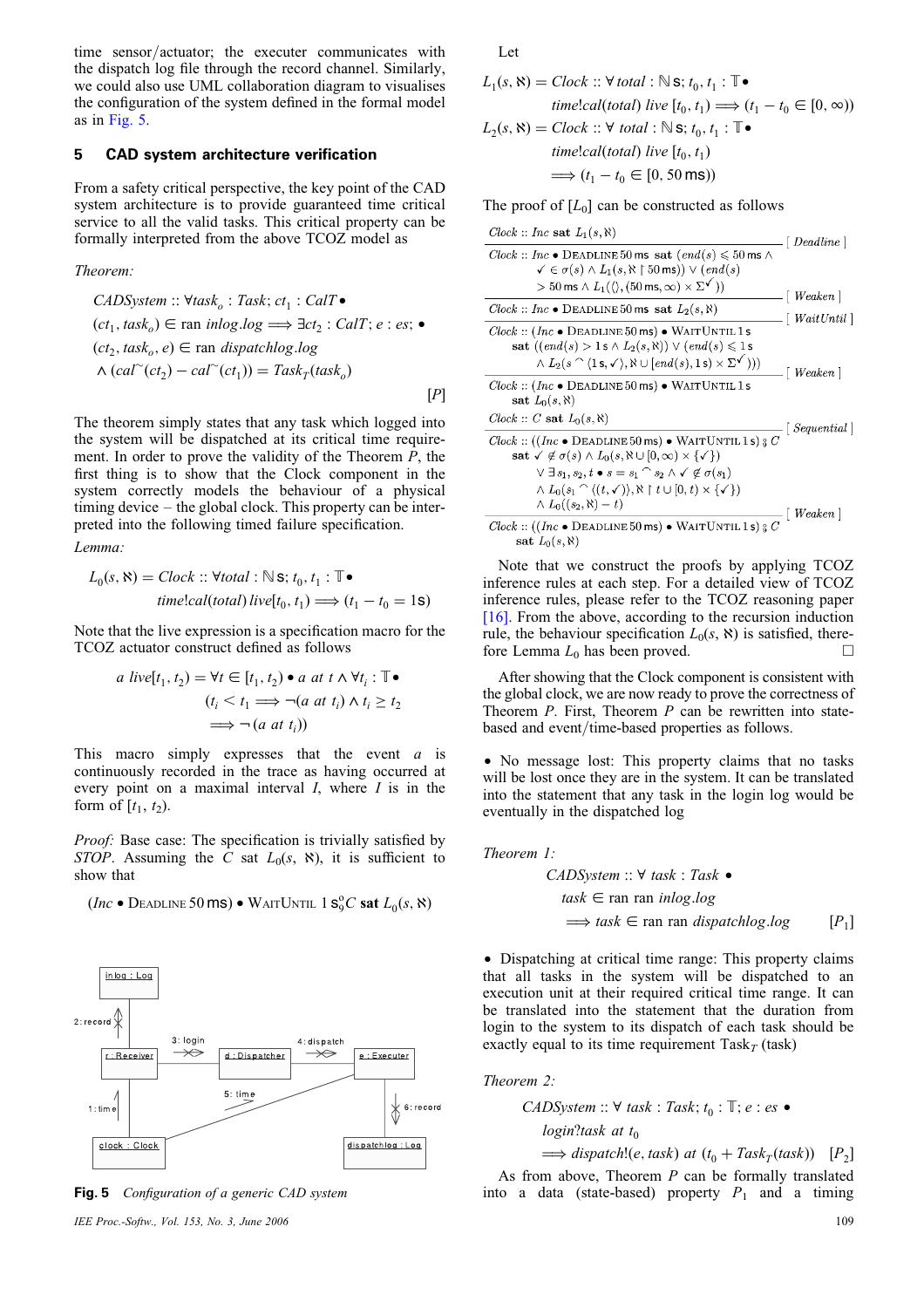(event-based) property  $P_2$ , which later can be proved by the TCOZ inference rules.

# 5.1 Proof of Theorem  $P_1$

First, we use the induction rule to prove that the following property holds by the Dispatcher class.

Lemma:

$$
Dispatcher :: \forall task : Task \bullet (task, Task_T(task)) \in tasks
$$
  

$$
\implies dispatch.(e, task) \in (Executor \times Task) \qquad [P_{1,1}]
$$

*Proof:* Initially: Dispatcher :: INIT  $\vdash$  tasks  $= \emptyset$ , therefore predicate  $[P_{1.1}]$  holds (trivial).

Assume the pre-state of the operations in class Dispatcher is true, which is  $[\forall$  task: Task • (task, Task<sub>T</sub> (task))  $\in$ tasks  $\Rightarrow$  dispatch.(*e*, task)  $\in$  (Executer  $\times$  Task)]. The poststate of Dispatcher is depicted by two types of behaviours, that is, AddTask and (Purge <sup>9</sup> Dispatch), which are associated with the timeout constraint as follows:

• If no new task is added after the minimum time stamp of all tasks  $t$ , the (Purge  $\frac{0}{9}$  Dispatch) operation will perform, which will reduce the number of tasks in the tasks set. According to the assumption,  $[P_{1,1}]$  holds for the post-state. • If a new task is added to the tasks set before  $t$ , by the definition of the pt function, the time stamp of this particular task will decrease in a monotonic manner as either the AddTask or (Purge <sup>9</sup> Dispatch) operation would perform. Thus the task will eventually be purged from the tasks set and dispatched to the Executers. Therefore  $[P_{1,1}]$  holds for the post-state.

According to the induction rule, Lemma  $P_{1,1}$  is proved. Thus the proof of  $[P_1]$  can be constructed via state reasoning rules as follows.

| $CADSystem :: STATE \vdash d \in Dispatcher \land rs \in \mathbb{F}$ , Receiver<br>$\wedge$ inlog $\in$ Log[CalT $\times$ Task]<br>$Receiver :: STATE \vdash listen, login, record \in \textbf{chan} \wedge$<br>$MAIN \vdash listen. task \in Task \Rightarrow login. task \in Task$<br>$\land$ record. $(t, task) \in (CalT \times Task)$<br>$Dispatcher :: STATE \vdash login \in \textbf{chan}$<br>$Log[CalT \times Task] :: STATE \vdash record \in \mathbf{chan}$<br>CADSystem :: $MAIN \vdash r \in rs \land d \xrightarrow{login} r \xrightarrow{record} in log$<br>[Channel] |
|--------------------------------------------------------------------------------------------------------------------------------------------------------------------------------------------------------------------------------------------------------------------------------------------------------------------------------------------------------------------------------------------------------------------------------------------------------------------------------------------------------------------------------------------------------------------------------------|
| Dispatcher :: $MAIN \vdash login. task \in Task \Rightarrow$                                                                                                                                                                                                                                                                                                                                                                                                                                                                                                                         |
| $(task, Task_T(task)) \in tasks \wedge$                                                                                                                                                                                                                                                                                                                                                                                                                                                                                                                                              |
| $Log[CalT \times Task] :: MAIN \vdash record.(t, task) \in$<br>$(CalT \times Task) \Rightarrow (t, task) \in ran log$<br>$[P_{1.2}]$                                                                                                                                                                                                                                                                                                                                                                                                                                                 |
| $CADSystem :: STATE \vdash d \in Dispatcher \land es \in \mathbb{F}$ , Executer                                                                                                                                                                                                                                                                                                                                                                                                                                                                                                      |
| $\wedge$ dispatchlog $\in$ Log[CalT $\times$ Task $\times$ Executer]                                                                                                                                                                                                                                                                                                                                                                                                                                                                                                                 |
| $Dispatcher :: MAIN \vdash login. task \in Task \Rightarrow$                                                                                                                                                                                                                                                                                                                                                                                                                                                                                                                         |
| $(task, Task_T(task)) \in tasks$                                                                                                                                                                                                                                                                                                                                                                                                                                                                                                                                                     |
| $Dispatcher :: STATE \vdash dispatch \in \textbf{chan}$                                                                                                                                                                                                                                                                                                                                                                                                                                                                                                                              |
| Dispatcher :: $\vdash$ (task, Task <sub>T</sub> (task)) $\in$ tasks $\Rightarrow$                                                                                                                                                                                                                                                                                                                                                                                                                                                                                                    |
| $dispatch.(e, task) \in (Executor \times Task)$<br>$[P_{1,1}]$<br><i>Executer</i> :: $STATE \vdash dispatch \in \textbf{chan}$                                                                                                                                                                                                                                                                                                                                                                                                                                                       |
| CADSystem :: $MAIN \vdash e \in \text{es} \land d \xrightarrow{dispatch} e$                                                                                                                                                                                                                                                                                                                                                                                                                                                                                                          |
| $\lceil$ Channel $\rceil$                                                                                                                                                                                                                                                                                                                                                                                                                                                                                                                                                            |
| <i>Executer</i> :: $MAIN \vdash dispatch.(e, task) \in (Executor \times Task)$<br>$Executor :: STATE \vdash record \in \textbf{chan} \wedge$                                                                                                                                                                                                                                                                                                                                                                                                                                         |

57.ATE |  $MAIN \vdash dispatch.(e, task) \in (Executor \times Task) \Rightarrow$  $record.(t, task, self) \in (CalT \times Task \times Executor)$  $\label{eq:log(CaIT} Log\text{-}[CalT \times \text{Task} \times \text{Executor}] :: \text{STATE} \vdash \text{record} \in \textbf{chan}$ CADSustem ::  $MAIN \vdash e \in \text{es} \land e \xrightarrow{\text{record}} \text{dispatch }$ 

 $\lceil$  Sensor  $\rceil$  $Log[CalT \times Task \times Executor] :: MAIN \vdash$  $record.(t, task, e) \in (CalT \times Task \times Executor)$  $\left[P_{1.3}\right]$  $\Rightarrow$   $(t, task, e) \in \text{ran} \log$ 

Therefore Theorem  $P_1$  can be clearly derived from  $P_{1,2}$ and  $P_{1,3}$  above as follows.

 $CADS<sub>ystem</sub> :: STATE \vdash inlog \in Log[CalT \times Task] \wedge$  $dispatchlog \in Log[CalT \times Task \times Executor]$  $Log[CalT \times Task] :: MAIN \vdash record.(t, task) \in (CalT \times Task)$ 

 $\Rightarrow$   $(t, task) \in \text{ran} \log$  $Log[CalT \times Task \times Executor] :: MAIN \vdash record.(t, task, e) \in$  $(CalT \times Task \times Executor) \Rightarrow (t, task, e) \in ran log$ 

 $CADSystem :: \vdash \forall task : Task \bullet task \in \text{ran ran } inlog.log$  $\Rightarrow$  task  $\in$  ran ran dispatchlog.log

# 5.2 Proof of Theorem  $P_2$

Theorem  $P_2$  can be interpreted as the following timed specification in terms of the timed failure model.

 $\Box$ 

 $P_2(s, \aleph)$  $\mathcal{L} = Dispatcher :: \forall$  task : Task;  $t_0 : \mathbb{T}$ ; e : es • login?taskat  $t_0 \Longrightarrow$  dispatch!(e, task) at  $(t_0 + Task_T (task))$ 

Proof: Base case: The specification is trivially satisfied by STOP. Assuming the D sat  $P_2(s, \aleph)$ , it is sufficient to show that ([tasks =  $\emptyset$ ] • AddTask $\Box$ [tasks  $\neq \emptyset$ ] • AddTask  $\triangleright$ {*t*} (Purge  ${}^{\circ}_{9}$  Dispatch))  ${}^{\circ}_{9}$  D sat  $P_2(s, \aleph)$ .

Let  $P_{2,1}$ ,  $P_{2,2}$  be two time failure expressions represented as follows.

$$
P_{2,1}(s, \aleph) = Dispatcher :: \forall task : Task; t_0 : \mathbb{T}; e : es \bullet
$$
  

$$
login?task at t_0 \Longrightarrow (t_0 < t \land timeup
$$
  

$$
= \emptyset \land \neg (dispatch!(e, task) at t_0))
$$
  

$$
P_{2,2}(s, \aleph) = Dispatcher :: \forall task : Task; t_0 : \mathbb{T}e : es \bullet
$$
  

$$
(dispatch!(e, task) at t_0
$$
  

$$
\Longrightarrow (t_0 = t \land timeup \neq \emptyset \land
$$
  

$$
\exists ts \subseteq tasks \bullet \forall (task_1, t_1), (task_2, t_2) \in ts \bullet
$$
  

$$
(t_1 = t_2 = t \land Task_T(task_1) = Task_T(task_2))))
$$

In our model, the behaviour of adding and assigning valid tasks is determined by the functions  $pt$ , Add and Purge operations in the non-terminating process MAIN of the class Dispatcher. Considering each non-recursive transaction trace of the MAIN process as one execution cycle, the possible actions of the Dispatcher within a cycle are as follows.

 $A_1$ : AddTask when tasks =  $\varnothing$  $A_2$ : AddTask when tasks  $\neq \emptyset \wedge t_i \leq t$  $A_3$ : Purge <sup>o</sup> Dispatch when tasks  $\neq \emptyset \wedge t_i = t$ 

Therefore it is trivial to show that  $P_{2,1}$  and  $P_{2,2}$  are satisfied by AddTask and (Purge  $\frac{0}{9}$  Dispatch), respectively. Therefore the proof of Theorem  $P_2$  can be constructed via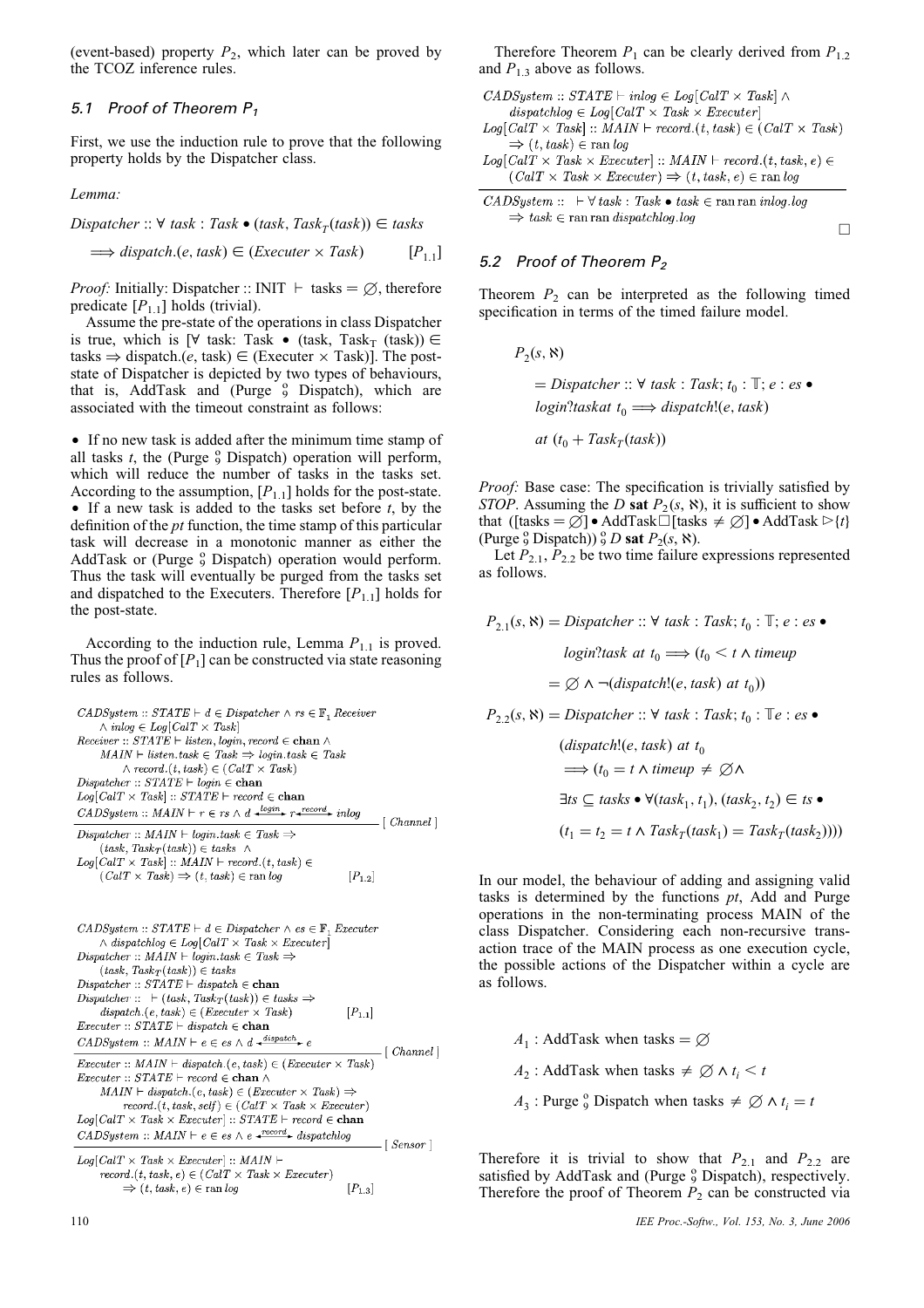| Dispatcher :: ([tasks $\neq \emptyset$ ] • AddTask) sat $P_{2,1}(s, \aleph)$<br><i>Dispatcher</i> :: ([tasks $\neq \emptyset$ ] • ( <i>Purge</i> $\{Dispatch\}$ ] sat $P_{2,2}(s,\aleph)$                                                                                                                            | $\lceil$ Timeout $\rceil$                     |  |
|----------------------------------------------------------------------------------------------------------------------------------------------------------------------------------------------------------------------------------------------------------------------------------------------------------------------|-----------------------------------------------|--|
| Dispatcher :: ([tasks $\neq \emptyset$ ] • AddTask $\triangleright$ [t] (Purge $\triangleleft$ Dispatch))<br>sat $\left( \text{begin}(s) \leq t \wedge P_{2,1}(s, \aleph) \right)$<br>$\vee$ ( <i>begin(s)</i> $\geq t \wedge P_{2,1}(\langle \ \rangle, \aleph \upharpoonright t) \wedge P_{2,2}((s,\aleph) - t)$ ) | - [ Weaken ]                                  |  |
| Dispatcher :: ([tasks $\neq \emptyset$ ] • AddTask $\triangleright$ {t} (Purqe \tip Dispatch))<br>sat $P_2(s, \aleph)$<br>Dispatcher :: ([tasks = $\varnothing$ ] • AddTask) sat $P_2(s, \aleph)$                                                                                                                    |                                               |  |
| Dispatcher :: ([tasks = $\varnothing$ ] • AddTask $\Box$ [tasks $\neq \varnothing$ ] • AddTask<br>$\triangleright$ { <i>t</i> } ( <i>Purge</i> $\sharp$ <i>Dispatch</i> )) sat $P_2(s, \aleph) \wedge P_2(\langle \ \rangle, \aleph \upharpoonright begin(s))$                                                       | $\lceil$ External<br>$\lceil$ Weaken $\rceil$ |  |
| <i>Dispatcher</i> :: ([tasks = $\varnothing$ ] • AddTask $\Box$ [tasks $\neq \varnothing$ ] •<br>$AddTask \triangleright \{t\}$ (Purge $\{B\}$ Dispatch)) sat $P_2(s, \aleph)$<br>Dispatcher :: D sat $P_2(s, \aleph)$                                                                                               | $\vert$ Sequential                            |  |
| $Dispatcher :: ([tasks = \varnothing] \bullet AddTask \sqcup [tasks \neq \varnothing] \bullet$<br>$AddTask \triangleright \{t\}$ (Purge $\{Dispatch\}$ ) $\{D \text{ sat } \checkmark \notin \sigma(s)$<br>$\wedge$ P <sub>2</sub> (s, N $\cup$ [0, $\infty$ ) $\times$ { $\checkmark$ })                            |                                               |  |
| $\vee \exists s_1, s_2, t_i \bullet s = s_1 \cap s_2 \land \checkmark \notin \sigma(s_1) \land P_2(s_1 \cap \langle (t_i, \checkmark) \rangle),$<br>$\aleph \restriction t_i \cup [0, t_i) \times \{\checkmark\} \land P_2((s_2, \aleph) - t_i)$                                                                     | $\lceil \textit{Weaken} \rceil$               |  |
| $Dispatcher :: ([tasks = \varnothing] \bullet AddTask \sqcup [tasks \neq \varnothing] \bullet$<br>$AddTask \triangleright \{t\}$ (Purge $\{ Dispatch\}$ ) $\{D \text{ sat } P_2(s, \aleph)$                                                                                                                          |                                               |  |

According to the recursion induction rule, the behaviour specification  $P_2(s, \aleph)$  is satisfied, therefore Theorem  $P_2$  has been proved. Thus from the proofs of  $P_1$  and  $P_2$ , we can see that the critical timing requirement of the generic CAD system architecture Theorem  $P$  is formally verified.  $\Box$ 

#### 6 CAD system architecture customisation

A generic system architecture must be easily customisable to meet the requirements of specific systems. The customisation includes customising computation behaviours of components and customising architectural configuration in terms of connectors. There are two common approaches in achieving such customisations. One is to model the generic architecture in as compact a manner as possible, which includes only the intersection parts among all system family members. In this way, specific system architectures can be derived from the generic model through inheriting and expanding the components. The other approach is to cover most common functionalities of the system family in the generic model, and then model specific system architectures through cutting down and modifying relevant components.

The first approach is suitable for system families in which most systems share not only the main structure but also many component behaviour and communication details. The second one, in a sense, is better for the system family in which, among systems, there are only minor differences in architectural configuration while the component inner behaviours are not very interactive. Real-world systems are usually complex and cannot be simply classified into any one of the above two approaches. Therefore the customisation approach might be a blend of the above two approaches. Most CAD systems share common architecture features on a large scale. However, the types and functionalities differ from system to system and need to be specifically redefined into particular systems. We demonstrate the customisation of the generic architecture into specific systems through a TRMCS example.

#### 6.1 CAD system for teleservices and remote medical care

TRMCS [24] provides services for the transition of patients from hospital care to home care. In the TRMC system, the

ReportInfo includes the patient's symptoms and the place of the incident.

 $ReportInfo == Symptom \times Location$ 

The TRMCS consists of a number of help centres for performing the emergency job execution. For the sake of urgency, a task might be put up for open bid, and the help centres compete to answer it. At the same time, the system must guarantee that at least one help centre responds. Therefore we offer two mechanisms for help centres to be assigned tasks. First, the help centres are aware of what tasks are available at the current time and they can actively select tasks from the dispatcher. Secondly, tasks are passively dispatched to the help centers for execution in the case that some tasks are not selected by any help centre within a certain deadline. Thus the HelpCentre and Dispatcher $_{\text{TRMCS}}$  components that extend the Executer and Dispatcher components from the generic CAD architecture model can be defined as follows.

| $\_$ Help Centre $\_$            |                                                                                                                              |  |
|----------------------------------|------------------------------------------------------------------------------------------------------------------------------|--|
| Executer                         |                                                                                                                              |  |
| $d: Dispatcher$ <sub>TRMCS</sub> |                                                                                                                              |  |
| select, choose: chan             |                                                                                                                              |  |
|                                  |                                                                                                                              |  |
|                                  | $Select \cong [task : dom d.tasks] \bullet select?task \rightarrow choose!task$                                              |  |
|                                  | $\rightarrow$ dispatch?(self, task) $\rightarrow$ WriteLoq<br>MAIN $\widehat{=}\mu H \bullet (Select \Box \ Driven) \circ H$ |  |
|                                  |                                                                                                                              |  |
|                                  |                                                                                                                              |  |

| $choose:$ chan           |                                                                                                 |  |
|--------------------------|-------------------------------------------------------------------------------------------------|--|
|                          |                                                                                                 |  |
| Delete                   |                                                                                                 |  |
| $\Delta (tasks)$         |                                                                                                 |  |
| task? : Task             |                                                                                                 |  |
| $t:?\mathbb{T}$          |                                                                                                 |  |
|                          |                                                                                                 |  |
| $tasks \neq \varnothing$ |                                                                                                 |  |
|                          | $pt(t_i?, task? \triangleleft tasks) = (tasks', timeup')$                                       |  |
|                          | $Assign \cong [task : tasks; e : ex; t_i : \mathbb{T}] \bullet choose?(e, task) \mathcal{Q}t_i$ |  |

By customising a task selection function into the system, the TRMCS configuration is modelled with additional communication and extended components as follows.

| TRMCSystem                                                                                                                                                                                                                                                                                                                                                                                                                                                                                                                                                                                  |
|---------------------------------------------------------------------------------------------------------------------------------------------------------------------------------------------------------------------------------------------------------------------------------------------------------------------------------------------------------------------------------------------------------------------------------------------------------------------------------------------------------------------------------------------------------------------------------------------|
| CADSystem                                                                                                                                                                                                                                                                                                                                                                                                                                                                                                                                                                                   |
|                                                                                                                                                                                                                                                                                                                                                                                                                                                                                                                                                                                             |
| $d \in Dispatcher$ TRMCS<br>$\forall h : es \bullet h \in HelpCentre \land h.d = d$                                                                                                                                                                                                                                                                                                                                                                                                                                                                                                         |
| MAIN $\cong$ $\big\ _{(r,h):rs\times es}(r\rightarrow^{login} d \rightarrow^{choose,dispatch} h;$<br>$\lim_{n \to \infty} \frac{r \cdot r}{r}$ $\downarrow$ $\downarrow$ $\downarrow$ $\downarrow$ $\downarrow$ $\downarrow$ $\downarrow$ $\downarrow$ $\downarrow$ $\downarrow$ $\downarrow$ $\downarrow$ $\downarrow$ $\downarrow$ $\downarrow$ $\downarrow$ $\downarrow$ $\downarrow$ $\downarrow$ $\downarrow$ $\downarrow$ $\downarrow$ $\downarrow$ $\downarrow$ $\downarrow$ $\downarrow$ $\downarrow$ $\downarrow$ $\downarrow$ $\downarrow$ $\downarrow$ $\downarrow$ $\downarrow$ |

Note that the Dispatcher $_{\text{TRMCS}}$  and HelpCentre components are also communicating through the synchronous channel choose. From the above system architecture, by means of active selection and passive assignment, the tasks are dispatched within their critical timing requirement. Thus, Theorem  $P$  is redefined into  $P'$  as follows